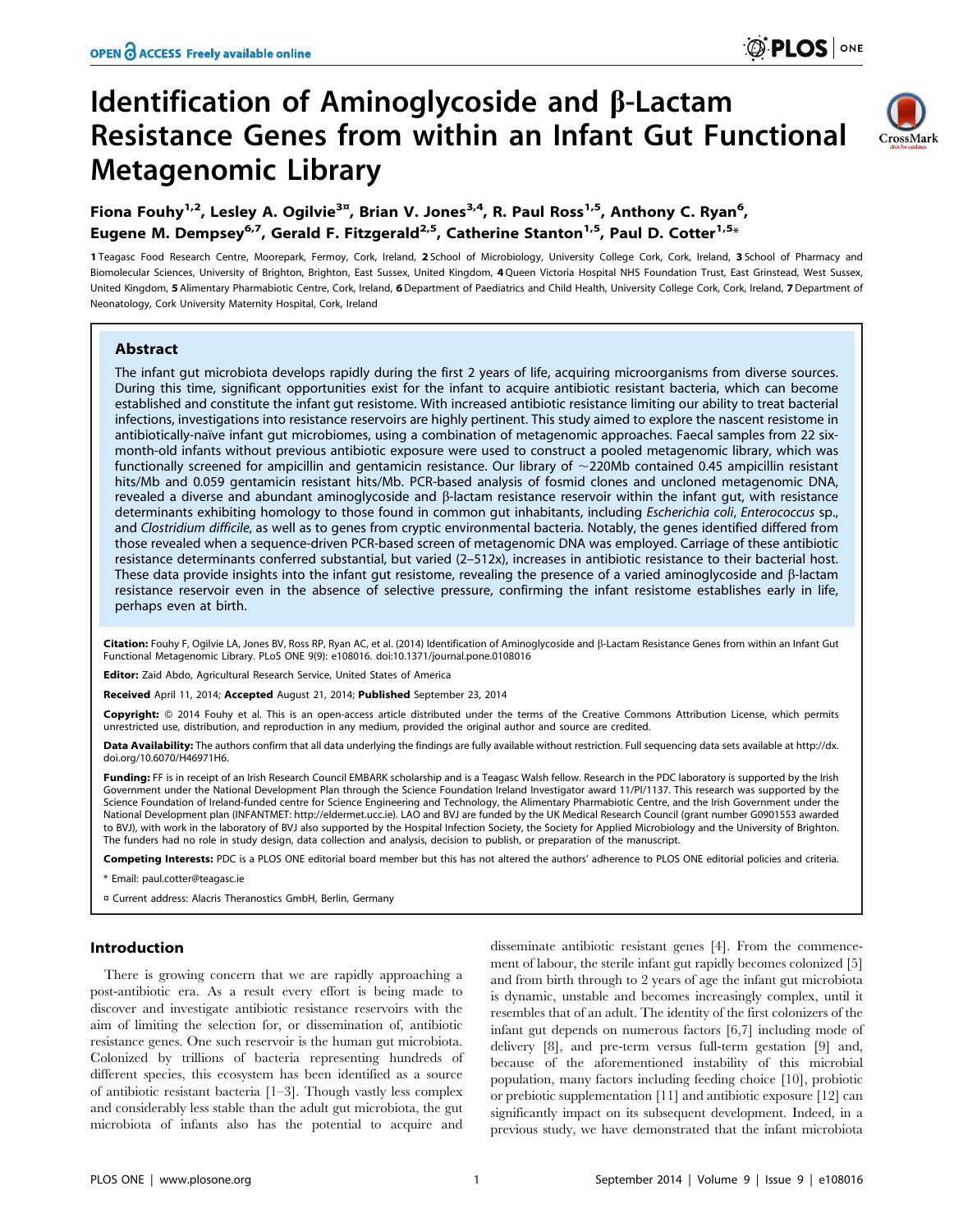becomes dominated by Proteobacteria following ampicillin and gentamicin administration in the first 48 hours of life [13], which may be due to the known high prevalence of antibiotic resistant species within this phylum [14]. Such findings suggest that the infant gut microbiota, though immature and in constant flux, can be a source of resistant bacteria which can become dominant following antibiotic exposure. Given the instability of the infant microbiota in early life, there is considerable opportunity for the infant gut to acquire resistant populations which, if they become established, could have significant effects on shaping the composition of the microbiota later in life [15].

While it is known that antibiotic resistance genes are present within the gut microbiota from early life [4,16], data with respect to the presence of antibiotic resistance genes in healthy infants with no history of antibiotic treatment is still limited [4]. Furthermore, much of the existing data comes from studies investigating resistance genes in specific commensals, such as strains of Escherichia coli or Lactobacillus [17,18], rather than the entire microbiota. Challenges in studying gut microbiota are well documented [6] and include an inability to culture the majority of gut microbes in a laboratory environment [19]. However, metagenomic libraries provide the opportunity to capture metagenomic DNA from complex environments and to functionally screen for phenotypes of interest. The limited existing data available from adult [1,20] and infant [21,22] metagenomic banks indicate that human gut microbiota is a source of diverse antibiotic resistance genes. To date, however, there is a significant paucity in infant functional metagenomic studies, particularly relating to infants free from antibiotic treatment. Thus, the aim of this study was to construct a fosmid bank using metagenomic DNA from 6 month-old infants who had never received antibiotic treatment and to screen for the presence of antibiotic resistance genes. By 6 months of age, the infants will have acquired an increasingly complex microbiota and will have had the opportunity to acquire antibiotic resistant strains from numerous sources [5,23]. Our goal was to provide insight into the infant gut microbiota as a reservoir for resistance genes, when no antibiotic selective pressure exists, using a combination of functional metagenomics and PCR-based approaches. Due to the on-going focus of our research [13], we specifically investigated resistance to aminoglycosides and blactam antibiotics. Using both a function-based and functionindependent approach, we successfully identified a variety of aminoglycoside and  $\beta$ -lactam resistance genes in the gut microbiota of infants, providing insights into the infant gut resistome.

# Materials and Methods

# Recruitment of volunteers

Infants were recruited as part of the INFANTMET study [\(http://eldermet.ucc.ie\)](http://eldermet.ucc.ie). Parents of infant participants provided written informed consent. Approval for the INFANTMET study was received from the Clinical Research Ethics Committee of the Cork Teaching Hospitals, Cork, Ireland. Infants participating in the study had no antibiotics administered for the first 6 months of life. Fresh faecal samples were collected from 22 6-month-old infants and immediately stored at  $-80^{\circ}$ C until processed.

# DNA extraction

Due to the small volume of each individual sample, it was necessary to pool faecal samples prior to DNA extraction. Faecal samples were homogenized and a 500 mg aliquot from each were pooled to form one sample from which high molecular weight

metagenomic DNA was extracted, using a previously described method [24–26]. Briefly, faecal samples were homogenized in PBS (Sigma Aldrich, Dublin, Ireland), centrifuged at  $1000g \times 5$ mins and the supernatant retained. Nycodenz (Axis Shield, UK) density gradient separation was performed to separate out the bacterial cells. Enzymatic digestion of the cells using lysozyme and mutanolysin (Sigma Aldrich) was performed, and subsequently the protein was removed using Proteinase K and ammonium acetate treatment (Sigma Aldrich). DNA was then purified and precipitated using standard chloroform and ethanol precipitation procedures and was eluted in TE buffer.

# Metagenomic bank creation

To allow functional screening of the metagenomic DNA from the infant gut, a fosmid metagenomic bank was created using the EpiCentre CopyControl Fosmid Library Production kit with the pCC1FOS vector, according to the manufacturer's instructions (Cambio, Cambridge, England). Briefly, size selection was performed on the metagenomic DNA using pulse field gel electrophoresis (PFGE)  $(0.5 \times$  TAE; 0.1initial/10 final switch times; 4V; 17 hours; 14°C) and fragments of  $\sim$ 40 Kb were gel extracted from the low melting point agarose (Promega, Medical Supply Company, Dublin). Fragments were then ligated with the pCC1FOS vector according to the manufacturer's instructions and subsequently packaged into EPI300-T1<sup>R</sup> E. coli plating strain cells. These cells were then plated onto LB agar plates (Difco, Becton, Dickinson & Co, Oxford, England) containing  $12.5 \mu g/ml$ chloramphenicol, IPTG and Xgal (Sigma Aldrich) and grown overnight aerobically at  $37^{\circ}$ C. To verify the diversity of the library, random white clones were selected and were digested with PstI and NdeI restriction enzymes (New England Biolabs, UK), to determine if different DNA insert sequences were present in our metagenomic bank. The entire library was plated and then picked and stocked in 384-well-format using the QPix2-XT robotic system (Molecular Devices, Berkshire, UK) and was stored at  $-80^{\circ}$ C until screening. A library of  $\sim$  220Mb of DNA was created.

#### Screening for antibiotic resistant clones

Due to the ongoing focus of our research [13,27], we chose to concentrate on the resistance of infant gut microbiota to 2 groups of antibiotics, namely the aminoglycosides and  $\beta$ -lactams. For screening of the metagenomic bank, the library was plated onto LB agar with 12.5 µg/ml chloramphenicol and inhibitory concentrations of ampicillin  $(50 \mu g/ml)$  or gentamicin (10 mg/ml) (Sigma Aldrich). These levels of antibiotics were chosen due to their inhibition of host EPI 300-T1<sup>R</sup> E. coli cells. The library was plated in triplicate and plates were incubated aerobically at  $37^{\circ}$ C for 24–36 hours. Clones found to be resistant over three replicate plates were selected, their resistance phenotype verified by re-streaking onto agar containing the relevant antibiotic and were stocked for further analysis.

#### PCR analysis

To investigate which resistance genes were present in the insert DNA that conferred resistance, PCRs were carried out on each of these clones using primers for aminoglycoside and  $\beta$ -lactam resistance genes (Table 1). For the aminoglycosides, we used degenerate primers designed to amplify the acetylation (AAC; aac (3)-I, aac (3)-II, aac (3)-III, aac (3)-VI and aac (6)), adenylation (ANT; ant  $(2'')$ -Ia) and phosphorylation (APH; aph  $(2'')$ -Ic and aph (2")-Id) genes [28], as well as the bifunctional gene aac  $(6')$ -Ieaph(2")-Ia [29,30]. For  $\beta$ -lactam resistance the primer sets for the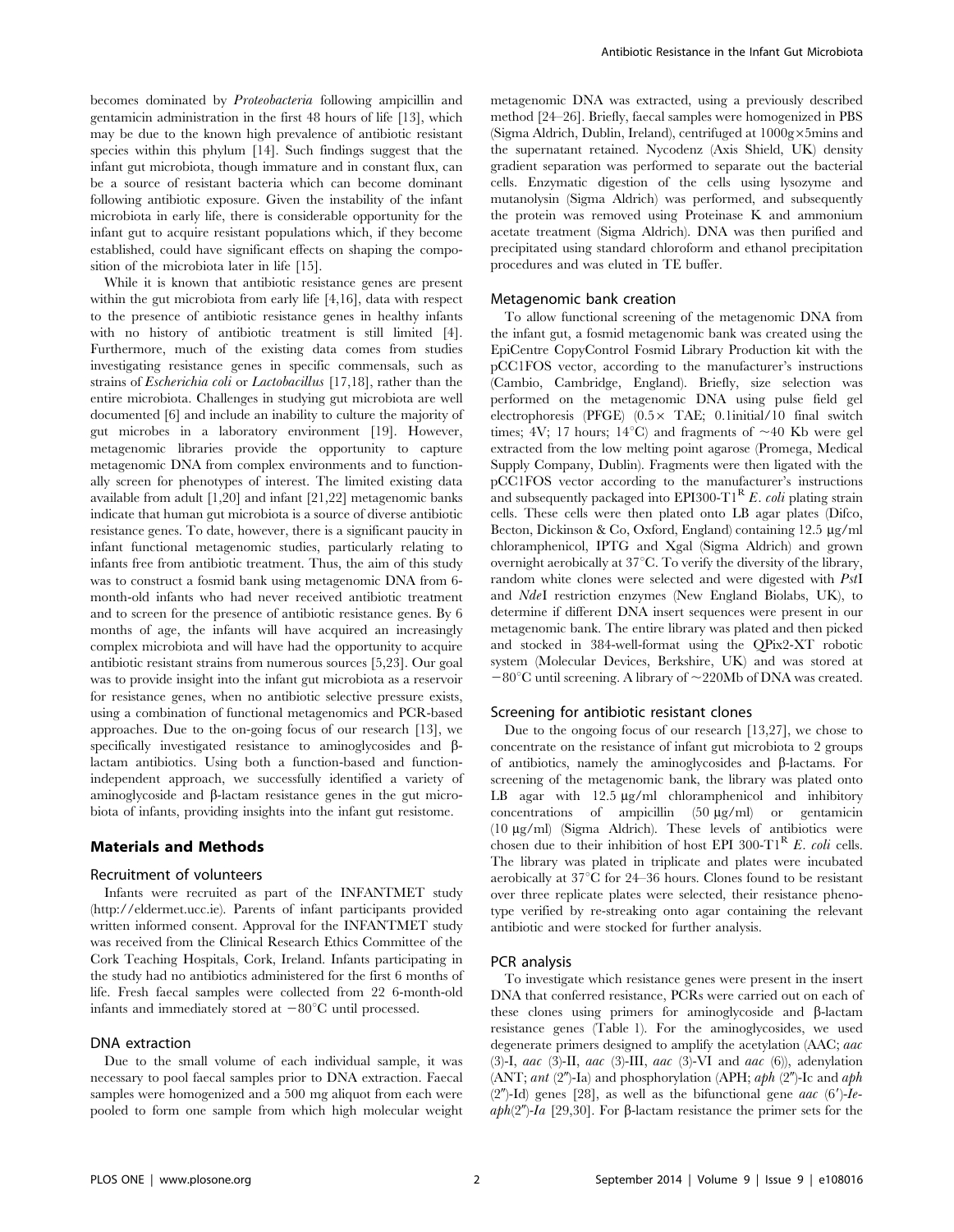following genes were used  $bla_{\text{TEM}}$  [31,32],  $bla_{\text{OXA}}$  [33],  $bla_{\text{SHV}}$ [33],  $bla_{ROB}$  [32] and  $bla_{CTX-M}$  [34] (Table 1). Resistant clones were grown overnight in LB broth supplemented with chloramphenicol  $(12.5 \text{ µg/ml})$  and either ampicillin  $(50 \text{ µg/ml})$  or gentamicin  $(10 \mu g/ml)$ . Fosmids were extracted from the clones using the QIAprep Spin Mini Prep kit (Qiagen, Sussex, UK) and subsequently used as template DNA for PCR analysis. PCRs were performed using previously outlined protocols [28-34]. Each reaction contained 25 µl of Biomix Red (MyBio, UK), 1 µl forward primer (10pmol), 1 ul reverse primer (10pmol), fosmid DNA (at the volume required to correspond to 64 ng) from the resistant clone, and PCR grade water (Bioline, Medical Supply Company, Dublin, Ireland) to a final reaction volume of 50 ul. All reactions were performed in duplicate. PCR products were visualized using gel electrophoresis  $(1.5\%$  agarose,  $1 \times$  TAE, 100V). Negative controls, in which the DNA template was substituted with PCR-grade water, failed to generate an amplicon, ruling out the possibility of contamination. Successful duplicate PCRs were pooled and cleaned using AMPure (Beckman Coulter UK) magnetic bead-based purification procedures.

To determine if additional resistance genes were present in the infant gut microbiome that had not been captured in the metagenomic bank, additional PCRs for detecting resistance genes were performed on the metagenomic DNA which was used for construction of the fosmid bank. PCR analysis was performed using the primers and protocols outlined above. Following PCR amplification, amplicons were cloned using the TOPO TA cloning kit (Invitrogen, Dublin, Ireland) according to the manufacturer's instructions. TOPO cloning reactions were then transformed into E. coli TOP 10 cells and plated on LB agar containing antibiotics for the selection of the cloning vector (either kanamycin 50  $\mu$ g/ml or ampicillin  $50 \text{ kg/ml}$ . Plasmids were then extracted from overnight cultures of the TOPO sub-clones using the QIAprep Spin Mini Prep kit (Qiagen, Sussex, UK) to facilitate subsequent DNA sequencing.

#### Sequencing and analysis

A subset of PCR products from the resistant fosmid clones were sent for Sanger sequencing to determine their closest homologue (Source Biosciences, Dublin, Ireland). The subset included representatives from each of the genes investigated and from clones containing multiple resistance genes. Plasmid DNA from a subset of the TOPO sub-clones of the metagenomic DNA PCR products were also sent for Sanger sequencing. Sequencing reads were BLASTed against the NCBI non-redundant database using BLASTx [\(http://blast.ncbi.nlm.nih.gov/\)](http://blast.ncbi.nlm.nih.gov/). In the event where multiple hits occurred, the BLAST hit which displayed greatest homology (based on E value) is reported.

#### Minimum inhibitory concentration assays

Minimum inhibitory concentration (MIC) tests were conducted on gentamicin ( $\text{Gent}^R$ ) and ampicillin resistant ( $\text{Amp}^R$ ) fosmid clones to determine the level of resistance conferred by the insert DNA. In order to determine the relative increase in resistance, MICs were compared to the control strain (EPI300-T1<sup>R</sup> E. coli + empty pCC1FOS fosmid). MICs were performed according to the British Society for Antimicrobial Chemotherapy guidelines [35]. An antibiotic range of 256–0.25 mg/L was used. Positive (broth + inoculum only) and negative controls (broth + antibiotic only) were included in each assay. Plates were incubated aerobically at  $37^{\circ}$ C for 24 hours. The MIC was determined as the lowest concentration of antibiotic at which no visible growth occurred.

# Results

# Identification of gentamicin and ampicillin resistant clones within the infant gut microbiome using a functional metagenomic bank

Ten white clones were picked at random from LB agar plates containing 12.5 µg/ml chloramphenicol, IPTG and X-gal and underwent restriction digestion using PstI and NdeI restriction enzymes. These randomly selected clones had unique restriction profiles (data not shown), establishing that the metagenomic library contained different insert DNA, demonstrating a diverse metagenomic fosmid bank had been successfully created. Our library contained  $\sim$ 220Mb of metagenomic DNA, which contained 0.45 ampicillin resistant hits/Mb and 0.059 gentamicin resistant hits/Mb. To determine which genes were responsible for the resistance in the isolated clones, PCR analysis was conducted on each of the resistant clones using primers for  $\beta$ -lactam and aminoglycoside resistance genes (sequencing files available at [http://dx.doi.org/10.6070/H46971H6\)](http://dx.doi.org/10.6070/H46971H6). Furthermore, to determine if additional genes could be detected in the uncloned metagenomic DNA, PCR analysis was completed on this DNA with the same degenerate primers as used on the resistant clones (Figure 1).

## PCR and Sanger sequencing of B-lactam resistant clones

Analysis of the one hundred  $\text{Amp}^R$  clones using  $bla_{\text{TEM}}$  primers, revealed that they all contained  $bla_{\text{TEM}}$  genes (Table 2). Based on sequencing analysis, these genes shared closest homology with  $bla_{\text{TEM}}$  genes from uncultured soil bacteria (clones 2, 3, 4, 5, 6, 10, 16, 17, 123, 128), Shigella sp. (clone 4), Serratia marcescens (clone 126) and Citrobacter freudii (clones 17 and 18) (Table 2). Sequencing of amplicons generated using the same  $bla_{\text{TEM}}$ primers and uncloned metagenomic DNA, revealed a number of different  $bla_{\text{TEM}}$  genes that shared closest homology with genes from Klebsiella pneumoniae, E. coli, Salmonella enterica and Staphylococcus aureus (Table 3).

PCRs revealed that half of the  $\mathrm{Amp}^\mathrm{R}$  clones contained  $bla_{\mathrm{CTX-M}}$ genes (including CTX-M-1 and CTX-M-36 gene homologues), which shared homology with 1 of 3 different  $bla_{\text{CTX-M}}$  genes present in E. coli. Sequencing of  $bla_{\text{CTX-M}}$  PCR products generated directly from metagenomic DNA identified additional sources of these genes, detecting genes that shared homology with  $bla_{CTX-M}$  genes present in E. coli (including one source that was not detected in the analysis of the  $Amp^R$  clones) and K. pneumoniae (Table 3).

Just 2 of the  $100 \text{ Amp}^R$  clones gave PCR products using the  $bla<sub>OXA</sub>$  primers, which surprisingly resembled 2 different  $bla<sub>TEM</sub>$ genes, rather than  $bla_{\text{OXA}}$  genes, from a variety of E. coli. No  $bla<sub>OXA</sub>$  genes were amplified when PCR was directly applied to the metagenomic DNA from the infant faecal samples. Six of the  $100 \text{ Amp}^R$  clones (clones 15, 50, 51, 61, 62 and 63) contained  $bla_{\text{ROB}}$  genes and all shared closest homology (53% identity, 40% query cover) with a hypothetical protein from Staphylococcus haemolyticus. Direct PCR amplification using template metagenomic DNA failed to reveal any  $bla_{\text{ROB}}$  genes. Finally,  $bla_{\text{SHV}}$ primers did not generate amplicons from either the Amp<sup>R</sup> clones or uncloned metagenomic DNA.

# PCR and Sanger sequencing of aminoglycoside resistant clones

Degenerate PCR primers were employed to determine whether the fosmids conferring gentamicin resistance contained homologues of known aminoglycoside resistance genes. Acetylation, adenylation and phosphorylation genes were detected in the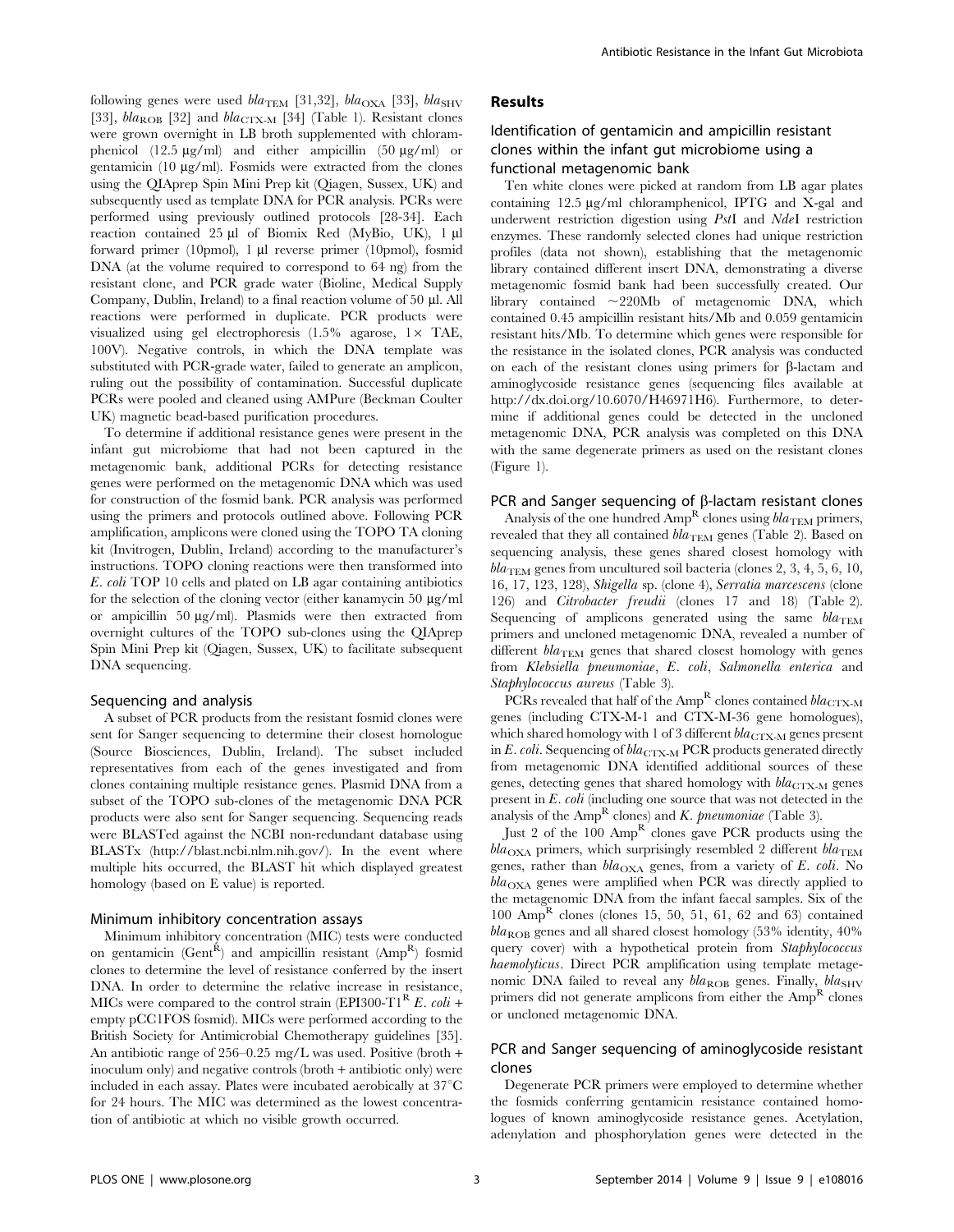Table 1. Primers used in this study.

| <b>Target gene family</b>         | <b>Primer name</b> | Sequence 5'-3'                                         | Annealing temperature °C | Ref.                                   |
|-----------------------------------|--------------------|--------------------------------------------------------|--------------------------|----------------------------------------|
| β-lactamase genes                 |                    |                                                        |                          |                                        |
| $bla_{\text{TEM}}$                | RH605              | <b>TTTCGTGTCGCCCTTATTCC</b>                            | 60                       | Bailey et al. (2011)                   |
|                                   | <b>RH606</b>       | CCGGCTCCAGATTTATCAGC                                   |                          |                                        |
|                                   | Bla_TEMF           | TGGGTGCACGAGTGGGTTAC                                   | 57                       | Tenover et al. (1994)                  |
|                                   | Bla_TEMR           | <b>TTATCCGCCTCCATCCAGTC</b>                            |                          |                                        |
| $bla_{ROB}$                       | <b>Bla_ROBF</b>    | ATCAGCCACACAAGCCACCT                                   | 62                       | Tenover et al. (1994)                  |
|                                   | <b>Bla ROBR</b>    | <b>GTTTGCGATTTGGTATGCGA</b>                            |                          |                                        |
| bla <sub>sHV</sub>                | Bla_SHVF           | CACTCAAGGATGTATTGTG                                    | 58                       | Briñas et al. (2002)                   |
|                                   | Bla_SHVR           | <b>TTAGCGTTGCCAGTGCTCG</b>                             |                          |                                        |
| bla <sub>OXA</sub>                | Bla OXAF           | TTCAAGCCAAAGGCACGATAG                                  | 64                       | Briñas et al. (2002)                   |
|                                   | Bla_OXAR           | <b>TCCGAGTTGACTGCCGGGTTG</b>                           |                          |                                        |
| <i><b>bla<sub>CTX-M</sub></b></i> | Bla CTX-MF         | CGTTGTAAAACGACGGCCAGTGAATGT-<br>GCAGYACCAGTAARGTKATGGC | 55                       | Monstein et al. (2009)                 |
|                                   | Bla_CTX-MR         | TGGGTRAARTARGTSACCAGAAYCAGCGG                          | 60                       |                                        |
| AG resistance genes               |                    |                                                        |                          |                                        |
| aac (3)-l                         | Faac3-1            | <b>TTCATCGCGCTTGCTGCYTTYGA</b>                         | 58                       | Heuer et al. (2002)                    |
|                                   | Raac3-1            | GCCACTGCGGGATCGTCRCCRTA                                |                          |                                        |
| <i>aac</i> (3)-II/VI              | Faac3-2            | GCGCACCCCGATGCMTCSATGG                                 | 58                       |                                        |
|                                   | Raac3-2            | GGCAACGGCCTCGGCGTARTGSA                                |                          |                                        |
|                                   | Facc3-6            | GCCCATCCCGACGCATCSATGG                                 |                          |                                        |
|                                   | Raac3-6            | CGCCACCGCTTCGGCATARTGSA                                |                          |                                        |
| aac (6')-II/Ib                    | Faac6              | CACAGTCGTACGTTGCKCTBGG                                 | 58                       |                                        |
|                                   | Raac6              | CCTGCCTTCTCGTAGCAKCGDAT                                |                          |                                        |
| <i>ant</i> (2")-la                | Fant               | TGGGCGATCGATGCACGGCTRG                                 | 58                       |                                        |
|                                   | Rant               | AAAGCGGCACGCAAGACCTCMAC                                |                          |                                        |
| $aph(2")-1$                       | Faphc              | CCCAAGAGTCAACAAGGTGCAGA                                | 55                       |                                        |
|                                   | Faphd              | GGCAATGACTGTATTGCATATGA                                | 55                       |                                        |
|                                   | Raph               | GAATCTCCAAAATCRATWATKCC                                |                          |                                        |
| aac(6')-le-aph(2")-la             | aac-aphF           | GAGCAATAAGGGCATACCAAAAATC                              | 47                       | De Fatíma Silva Lopes<br>et al. (2003) |
|                                   | aac-aphR           | CCGTGCATTTGTCTTAAAAAACTGG                              |                          |                                        |
|                                   | aac6-aph2F         | CCAAGAGCAATAAGGGCATACC                                 | 55                       | Schmitz et al. (1999)                  |
|                                   | aac6-aph2R         | CACACTATCATAACCATCACCG                                 |                          |                                        |

AG: aminoglycoside.

doi:10.1371/journal.pone.0108016.t001

 $\text{Gent}^R$  clones (Table 2). With respect to aminoglycoside acetylation-associated genes, aac (3)-I, aac (3)-II, aac (3)-III and aac (3)-VI were not detected in either the 13 Gent<sup>R</sup> clones or in the uncloned metagenomic DNA. However, all 13 Gent<sup>R</sup> clones contained an aac (6) gene that most closely resembled a Pseudomonas fluorescens gene. Interestingly, the aac (6) primers did not generate amplicons when used directly with metagenomic DNA (Table 3). Aminoglycoside adenylation,  $ant$   $(2")$ -Ia, genes were detected in 9 of the 13 Gent<sup>R</sup> clones (Table 2). Eight of these 9 Gent<sup>R</sup> clones shared closest homology with aminoglycoside  $2'$  O adenyltransferase genes found in Pasteurella multocida, while that from the remaining clone resembled an E. coli associated gene. Similar sources of these genes were also detected when PCR was performed with the  $ant$   $(2")$ -Ia primers and uncloned metagenomic template DNA (Table 3). Following cloning and sequencing of these amplicons, it was apparent that 4 of the 5 clones contained ant  $(2'')$ -Ia genes sharing closest homology  $(99\%$  identity,  $97\%$ 

query cover) with genes present in  $P$ . multocida (identical to the source of these genes detected in the  $\text{Gent}^R$  clones). The fifth clone that was sequenced contained insert DNA sharing closest homology with a nucleotidyltransferase from A. baumannii (99% identity, 97% query cover).

When primers were applied to investigate the presence of aminoglycoside phosphorylation genes using  $aph$  (2")-Id primers, 10 of the 13  $\text{Gent}^R$  clones contained these genes (Table 2). A number of these  $\text{Gent}^R$  clones  $(5, 6, 8, 11, 12, 13 \text{ and } 34)$  shared closest homology with phosphorylation genes from Clostridium difficile (100% identity and 94% query cover). When these aph  $(2<sup>n</sup>)$ -Id primers were used directly with metagenomic DNA, genes sharing homology with C. difficile (identical to those detected in the Gent<sup>R</sup> clones), *Enterococcus faecium* and an unknown source of  $aph$  (2")-Id genes were detected (Table 3).

Finally, using 2 different primer sets, it was found that all  $\text{Gent}^R$ clones contained the bifunctional gene  $aac(6')$ -le-aph(2")-Ia. These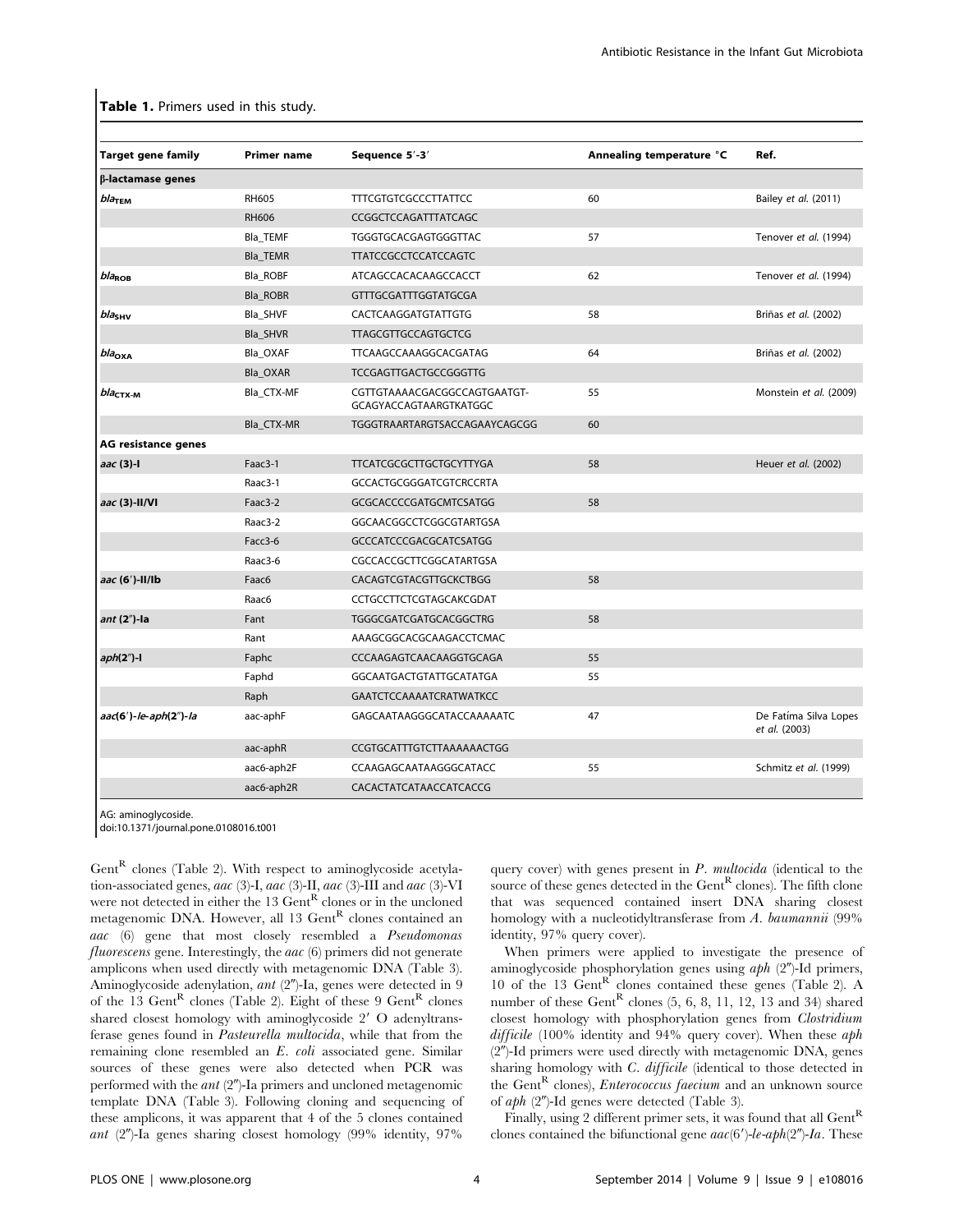

Figure 1. Schematic of the approach applied in this study. doi:10.1371/journal.pone.0108016.g001

genes shared homology with bifunctional  $aac(6')$ -le-aph(2")-Ia genes from Enterococcus faecalis (clones 3, 4, 5, 6 and 11), Streptococcus epidermidis (clones 4, 8 and 13), E. faecium (clone 10) and Enterococcus sp. (clone 5) (Table 2). Sequencing of the amplicons generated with uncloned metagenomic DNA, identified genes sharing closest homology with bifunctional genes from E. faecalis (which were distinct from those detected in the Gent<sup>R</sup> clones) and from S. aureus (WP\_001028140.1), a source which was not detected using PCR analysis on the  $\text{Gent}^R$  clones (Table 3).

#### MIC analysis of ampicillin and gentamicin resistant clones

To determine the level of resistance conferred by the fosmidcloned metagenomic DNA to ampicillin or gentamicin, MIC assays were conducted. A representative subset of 22 of the 100 Amp<sup>R</sup> clones (including those containing genes only detected in a limited number of clones e.g.  $bla_{\text{OXA}}$  and clones containing multiple  $\beta$ -lactam resistance genes) and all 13 of the Gent<sup>R</sup> clones were studied. MICs were compared to the host EPI 300-T1<sup>R</sup>  $E$ . coli cells containing the empty pCC1FOS fosmid.

The  $Amp^R$  clones exhibited a 2- (clone 6) to 512- (clone 2) fold increase in resistance to ampicillin compared to the empty fosmid control (Table 4). The large variation in MICs between the  $Amp^R$ clones highlighted the fact that different, but related, genes conferred different levels of resistance to the host E. coli cells, most likely due to differences in expression/translation in the surrogate  $E.$  coli host. Clones containing multiple  $\beta$ -lactam resistance genes (clones 2, 3, 4, 62, 128, 136 and 140), including  $bla_{\text{TEM}}, bla_{\text{CTX-M}}$ and  $bla_{\text{OXA}}$  genes, were found to confer the highest levels of resistance to  $\beta$ -lactams. In contrast, when MICs were conducted on the 13 Gent<sup>R</sup> clones, all clones showed similar levels of resistance to gentamicin with MICs of 4-8 fold higher than that of the control (Table 5).

# **Discussion**

The infant gut microbiota is in constant flux during the first two years of life [23]. During this time there is considerable opportunity for the infant to acquire antibiotic resistant populations. Given the opportunity, resistant populations could become dominant in the gut following antibiotic therapy or may contribute to antibiotic resistance gene dissemination. In this study we set out to use a metagenomic fosmid bank to functionally screen the gut microbiota of 22 healthy infants who had not been treated with antibiotics, for antibiotic resistance genes. Additionally, we wanted to perform PCR analysis directly on uncloned metagenomic DNA to determine if additional genes would be detected, that had not been captured in the functional bank. Using such an approach, we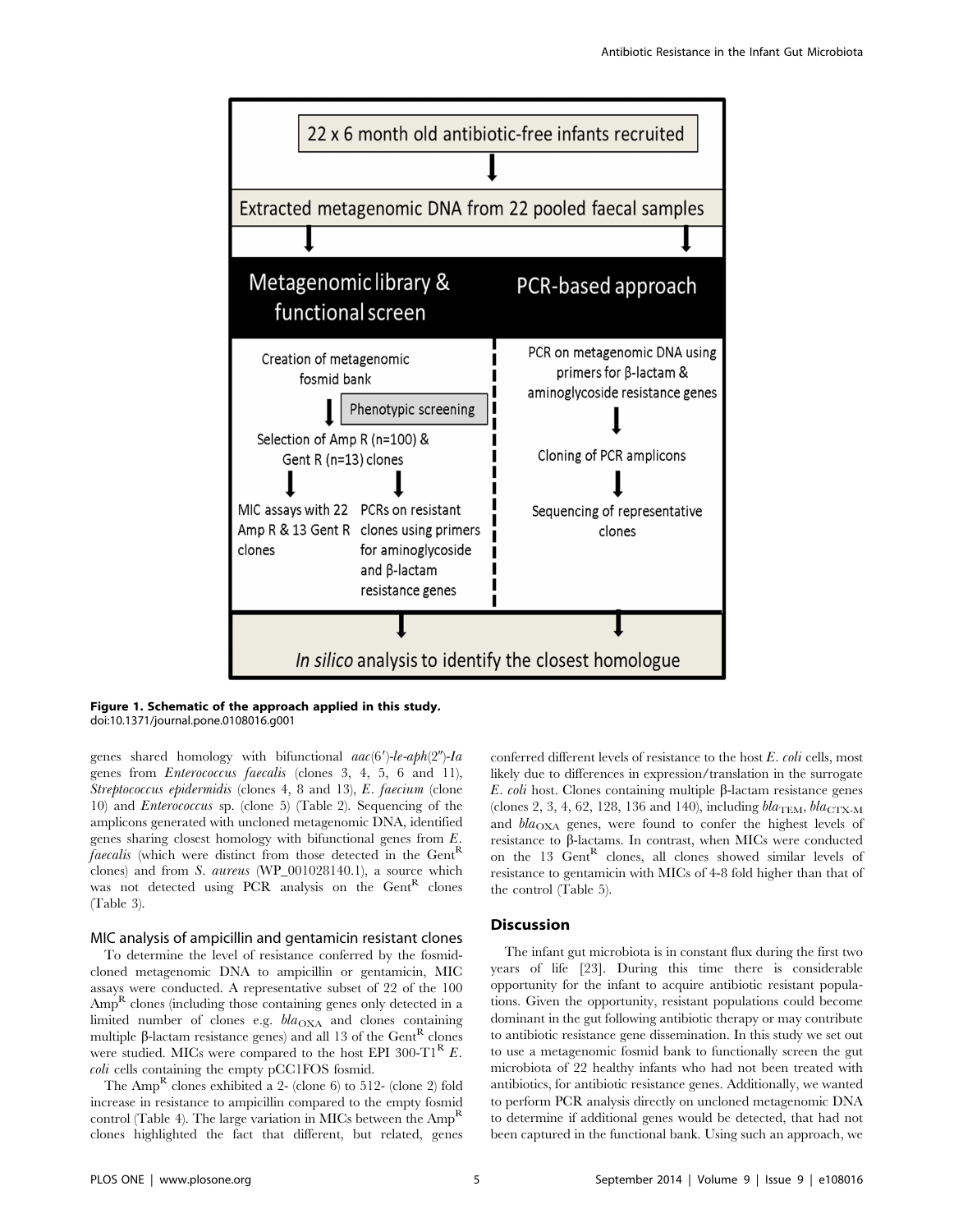Table 2. Identity of ampicillin and gentamicin resistant genes amplified from the infant gut metagenomic bank.

| <b>Accession number</b>                 | Primer name     | Clones in which genes<br>detected | Closest homologue*                                                                | E value        | % ID |
|-----------------------------------------|-----------------|-----------------------------------|-----------------------------------------------------------------------------------|----------------|------|
| <b>ROB</b>                              | <b>Bla_ROBF</b> |                                   |                                                                                   |                |      |
|                                         | Bla_ROBR        |                                   |                                                                                   |                |      |
| WP 016930608.1                          |                 | 15,50,51,61,62,63                 | Hypothetical protein S. haemolyticus                                              | $1e^{-20}$     | 53   |
| TEM                                     | <b>RH605</b>    |                                   |                                                                                   |                |      |
|                                         | RH606           |                                   |                                                                                   |                |      |
|                                         | Bla_TEMF        |                                   |                                                                                   |                |      |
|                                         | Bla_TEMR        |                                   |                                                                                   |                |      |
| AGH19654.1                              |                 | 2, 5, 6                           | β-lactamase partial uncultured soil bacterium                                     | $1e^{-134}$    | 100  |
| AGH19657.1                              |                 | 3,16,17                           | $\beta$ -lactamase partial uncultured soil bacterium                              | $4e^{-139}$    | 99   |
| AAP93842.1                              |                 | 17,18                             | β-lactamase C. freudii                                                            | $5e^{-138}$    | 99   |
| AEN75339.1                              |                 | $\overline{4}$                    | β-lactamase TEM Shigella sp.                                                      | $4e^{-141}$    | 99   |
| AGH19655.1                              |                 | 2,123                             | β-lactamase uncultured soil bacterium                                             | $2e^{-97}$     | 100  |
| AGH19650.1                              |                 | 3,4,10,128                        | β-lactamase uncultured soil bacterium                                             | $7e^{-97}$     | 100  |
| AAP93841.1                              |                 | 126                               | β-lactamase S. marcescens                                                         | $2e^{-97}$     | 98   |
| <b>CTX-M</b>                            | Bla_CTX-MF      |                                   |                                                                                   |                |      |
|                                         | Bla_CTX-MR      |                                   |                                                                                   |                |      |
| AEZ49563.1                              |                 | 2,3                               | β-lactamase CTX-M-1 E. coli                                                       | $2e^{-116}$    | 99   |
| BAD16611.1                              |                 | 4,136                             | β-lactamase CTX-M-36 E. coli                                                      | $1.10e^{-127}$ | 99   |
| AAB22638.1                              |                 | 140,145                           | $\beta$ -lactamase penicillin amido $\beta$ -lactamase<br>hydrolase E. coli       | $2e^{-128}$    | 100  |
| <b>OXA</b>                              | Bla_OXAF        |                                   |                                                                                   |                |      |
|                                         | Bla_OXAR        |                                   |                                                                                   |                |      |
| AGN75112.1                              |                 | 140                               | TEM-190 $\beta$ -lactamase E. coli                                                | $2e^{-04}$     | 38   |
| ADZ11076.1                              |                 | 132                               | β-lactamase TEM E. coli                                                           | $2e^{-40}$     | 71   |
| ant (2")-la                             | Fant            |                                   |                                                                                   |                |      |
|                                         | Rant            |                                   |                                                                                   |                |      |
| YP_005176240.1                          |                 | 3,7,9,10,11,12,33,34,36           | AG 2 O' adenyltransferase P. multocida                                            | $1e^{-79}$     | 96   |
| WP_000292466.1                          |                 | 8                                 | AG adenyltransferase E. coli                                                      | $5e^{-75}$     | 96   |
| <i>aph</i> (2″)-Id                      | Faphd           |                                   |                                                                                   |                |      |
|                                         | Raph            |                                   |                                                                                   |                |      |
| WP_0214010241.1                         |                 | 5, 6, 8, 11, 12, 13, 34,          | aph C. difficile                                                                  | $4e^{-95}$     | 100  |
| aac(6)                                  | Faac6           |                                   |                                                                                   |                |      |
|                                         | Raac6           |                                   |                                                                                   |                |      |
| AAA25680.1                              |                 | 34,36                             | AG 6' N acetyltransferase P. fluorescens                                          | $5e^{-33}$     | 97   |
| aac (6')- <i>le-aph</i> (2")- <i>la</i> | aac-aphF        |                                   |                                                                                   |                |      |
|                                         | aac-aphR        |                                   |                                                                                   |                |      |
|                                         | aac6-aph2F      |                                   |                                                                                   |                |      |
|                                         | aac6-aph2R      |                                   |                                                                                   |                |      |
| WP 010714603.1                          |                 | 3,4,5,6,11                        | bifunctional aac (6')-le-aph (2") E. faecalis                                     | $1e^{-96}$     | 100  |
| AFR11868.1                              |                 | 4,8,13                            | bifunctional 6' AG N acetyltransferase/2" AG<br>phosphotransferase S. epidermidis | $8e^{-32}$     | 98   |
| AFM29914.1                              |                 | 5                                 | Gentamicin resistance protein Enterococcus sp.                                    | $3e^{-30}$     | 96   |
| WP 010782592.1                          |                 | 10                                | Bifunctional AAC/APH E. faecium                                                   | $1e^{-31}$     | 98   |

\* Result presented is the closest homologue to our sequence (based on lowest E value).

doi:10.1371/journal.pone.0108016.t002

have demonstrated that the infant gut is a source of a variety of genes encoding resistance to aminoglycosides and  $\beta$ -lactams. One hundred Amp<sup>R</sup> clones were detected in the gut microbiota of infants through screening of the metagenomic fosmid bank. Applying a PCR-based approach to determine the resistance genes

present in the resistant clones, we detected  $bla_{\mathrm{TEM}}, \; bla_{\mathrm{OXA}},$  $bla_{\text{ROB}}$  and  $bla_{\text{CTX-M}}$  genes. Interestingly, the  $bla_{\text{TEM}}$  genes detected exhibited greatest homology with genes from uncultured bacteria. Such results highlighted the ability of our strategy to reveal genes from more cryptic sources, including  $\beta$ -lactam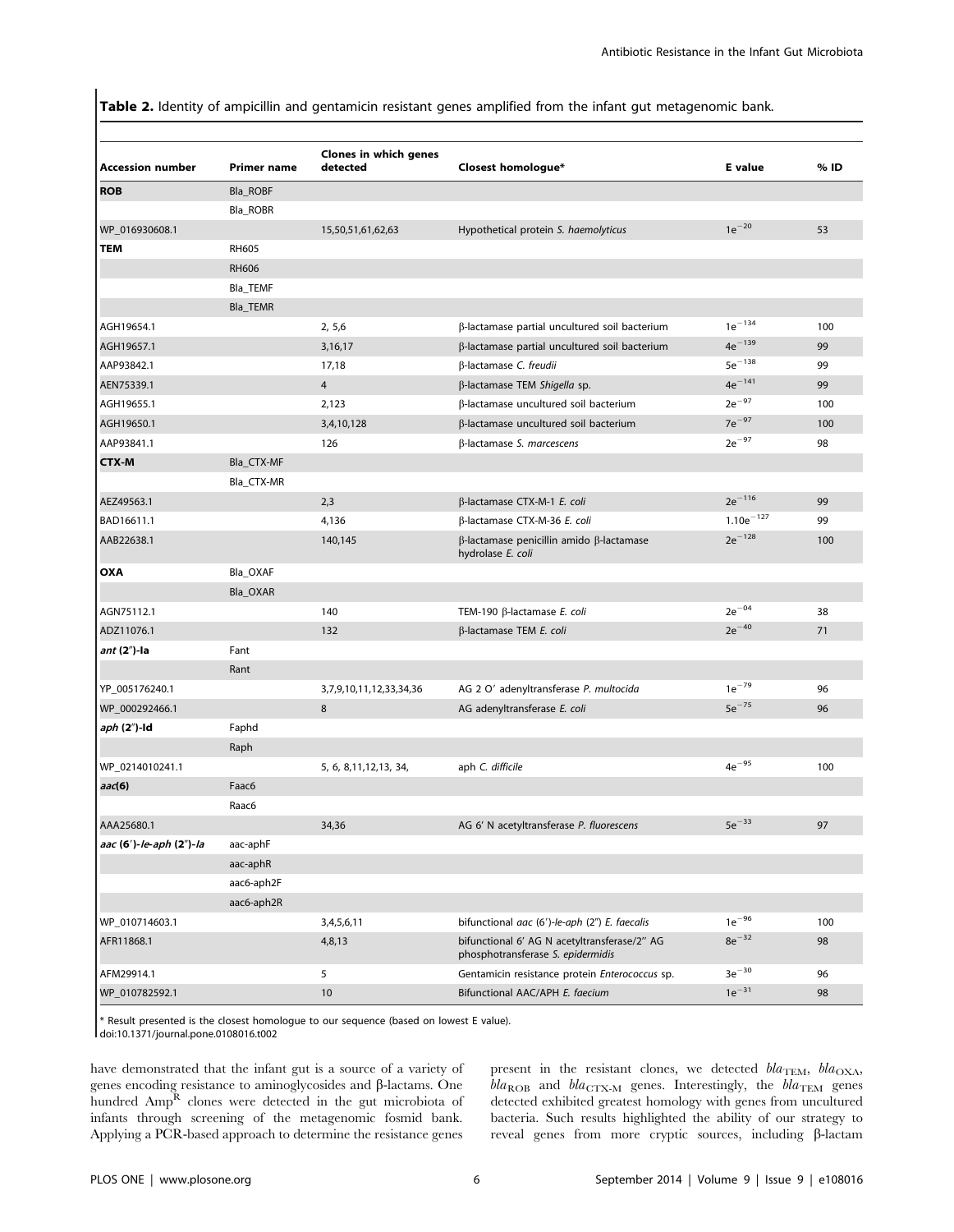Table 3. Sequencing results from TOPO cloning of ampicillin and gentamicin resistant genes from metagenomic DNA.

| $ $ Accession $#$       | Closest homologue*                                                       | E value     | $%$ ID |
|-------------------------|--------------------------------------------------------------------------|-------------|--------|
| <b>TEM</b>              |                                                                          |             |        |
| AAL03985.1              | ESBL TEM-71 K. pneumoniae                                                | $7e^{-154}$ | 99     |
| WP 004207849.1          | β-lactamase TEM partial K. pneumoniae                                    | $3e^{-153}$ | 97     |
| WP 017431996.1          | B-lactamase partial S. aureus                                            | $1e^{-112}$ | 84     |
| WP_019405145.1          | B-lactamase partial K. pneumoniae                                        | $6e^{-154}$ | 100    |
| AEN02824.1              | β-lactamase TEM-1 K. pneumoniae                                          | $4e^{-111}$ | 99     |
| ADE18896.1              | TEM-1 β-lactamase S. enterica                                            | $7e^{-112}$ | 97     |
| ABG46354.1              | ESBL E. coli                                                             | $1e^{-139}$ | 100    |
| AEN02826.1              | β-lactamase TEM-1 K. pneumoniae                                          | $1e^{-108}$ | 99     |
| <b>CTX-M</b>            |                                                                          |             |        |
| AAB22638.1              | β-lactamase penicillin amido β-lactam hydrolase E. coli                  | $1e^{-139}$ | 100    |
| AEZ49551.1              | β-lactamase CTX-M-1 K. pneumoniae                                        | $5e^{-129}$ | 99     |
| AEZ49563.1              | β-lactamase CTX-M-1 E. coli                                              | $8e^{-140}$ | 97     |
| ABG46356.1              | ESBL K. pneumoniae                                                       | $1e^{-138}$ | 99     |
| $ant(2")$ -la           |                                                                          |             |        |
| YP_005176240.1          | AG 2 O adenyltransferase Pasteurella multocida                           | $1e^{-95}$  | 99     |
| WP_000946493.1          | 2 AG nucleotidyltransferase A. baumannii                                 | $3e^{-97}$  | 99     |
| aph (2")-Id             |                                                                          |             |        |
| AAW59417.1              | E. faecium aph 2 Id                                                      | $5e^{-98}$  | 90     |
| 3Sq8_9                  | Crystal structure of AG 2" phosphotransferase Tobramycin resistance gene | $5e^{-109}$ | 100    |
| WP_021401024.1          | aph (2")-Id C. difficile                                                 | $6e^{-108}$ | 98     |
| aac (6')-le-aph (2")-la |                                                                          |             |        |
| WP_001028140.1          | GNAT family acetyltransferase S. aureus                                  | $2e^{-109}$ | 100    |
| AAX82584.1              | Bifunctional AG modifying enzyme E. faecalis                             | $2e^{-106}$ | 99     |
| WP 002417297.1          | Phosphotransferase enzyme family protein E. faecalis                     | $4e^{-113}$ | 99     |
|                         |                                                                          |             |        |

\* Result presented is the closest homologue to our sequence based on lowest E value.

ESBL: extended spectrum  $\beta$ -lactamase.

AG: aminoglycoside.

doi:10.1371/journal.pone.0108016.t003

resistance genes from sources not accessible through classical culture-based approaches. It was also notable that we detected such a prevalence of ampicillin resistance genes, and that they appear to have originated from a diverse range of species. Nonetheless, the majority of the  $\beta$ -lactam resistance genes identified shared homology with  $\beta$ -lactam resistance genes present in E. coli, Shigella and Serratia, which are common sources of such genes [36–38]. When PCRs were performed using  $bla_{\text{OXA}}$ primers, just 2 of the 100 Amp<sup>R</sup> clones were found to contain such genes. However, sequencing of these amplicons revealed that they shared greatest homology with  $bla_{\text{TEM}}$  genes (Table 2). Therefore, it appears that in this instance, the infant gut microbiota did not contain  $bla_{\text{OXA}}$  genes and in their absence, the  $bla_{\text{OXA}}$  primers enabled the detection of  $bla_{\text{TEM}}$  homologues. This is not entirely unexpected, given previous observations of 3 sites of homology between the amino acid sequence of the OXA 2 gene and TEM  $\beta$ lactamases [39].

This metagenomic study has successfully identified acetylation, adenylation and phosphorylation genes conferring aminoglycoside resistance in the infant gut microbiota. The fact that these genes resemble genes from bacteria such as E. coli, E. faecalis, S.  $epidermidis$  and  $C.$  difficile is not surprising given that a number of the observed resistance genes are resident in such species [30,40,41]. A recent study which employed a metagenomic approach to investigate antibiotic resistance in infants, also detected a high prevalence of aminoglycoside resistance genes [22]. In that instance, they too identified aminoglycoside acetylation, adenylation and phosphorylation genes in the infant gut which shared homology with C. difficile and E. faecium. As these bacteria may be among the first colonizers of the infant gut, these findings support previous research which suggests antibiotic resistance and the antibiotic resistome is established in early life, perhaps even from birth, irrespective of antibiotic exposure, and is closely associated with microbes from the maternal and environmental sources it is exposed to during and immediately after birth [4]. This is consistent with the apparently ubiquitous nature of antibiotic resistance genes in the environment, with studies having demonstrated that antibiotic resistant isolates can be detected in individuals from remote areas of the world who lack, or who have minimal, antibiotic exposure [42–44].

In addition to screening the fosmid metagenomic bank, a PCRbased analysis of uncloned metagenomic DNA was also carried out. Previous studies demonstrated the success of such an approach with respect to detecting genes that were present at a low level and had not been captured in the metagenomic fosmid bank [21]. Additionally, this approach also addresses situations whereby certain genes may not be expressed or their products may not be functional in  $E.$  coli, e.g. as previously shown in the case of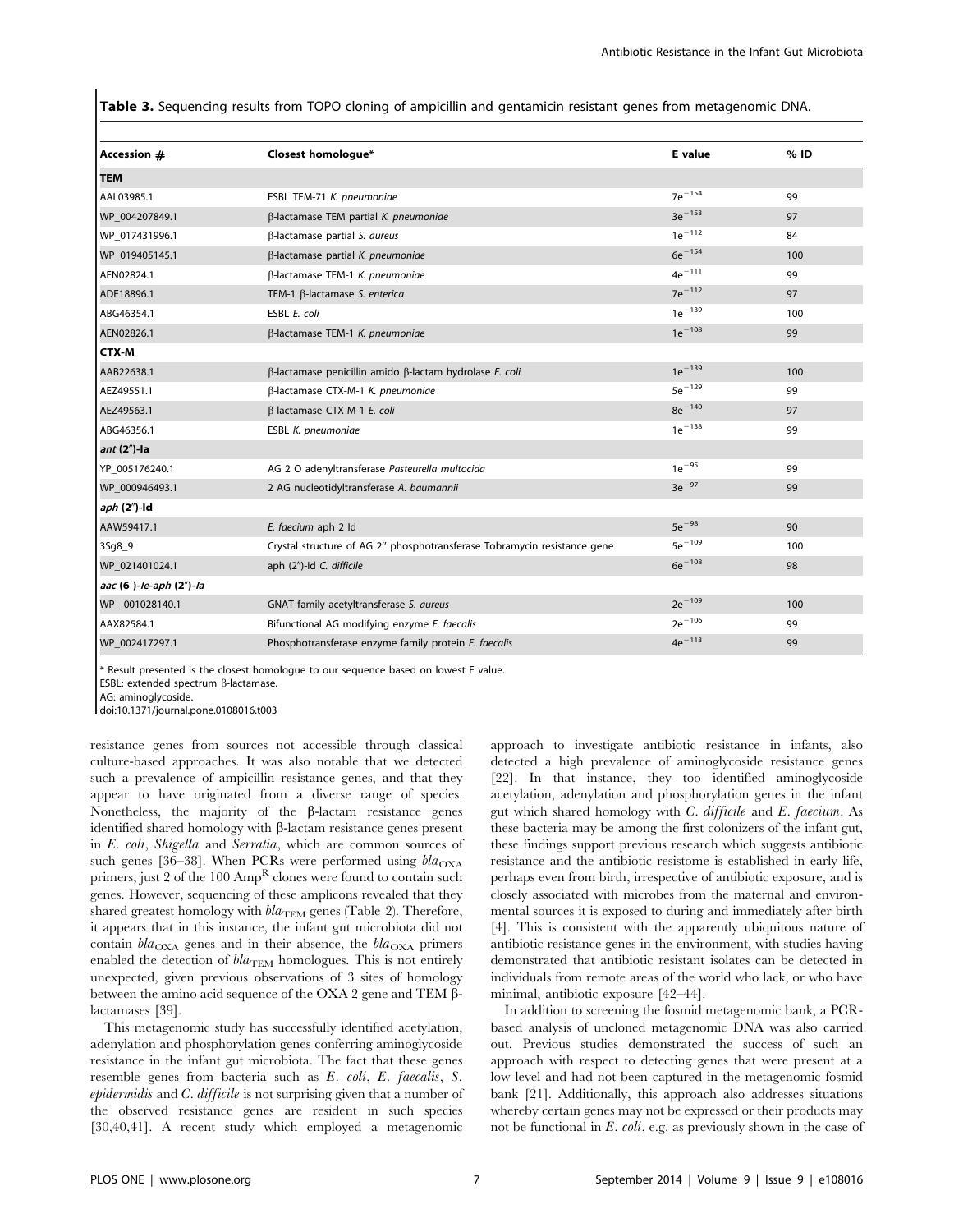| <b>Table 4.</b> MICs of ampicillin resistant clones. |
|------------------------------------------------------|
|------------------------------------------------------|

| $\mathsf{Amp}^\mathsf{R}$ clone | MIC fold difference compared to the control |
|---------------------------------|---------------------------------------------|
| $\overline{c}$                  | 512                                         |
| 3                               | 128                                         |
| $\overline{\mathbf{4}}$         | 256                                         |
| 5                               | $\overline{4}$                              |
| 6                               | $\overline{2}$                              |
| 10                              | 16                                          |
| 15                              | $\overline{4}$                              |
| 16                              | 32                                          |
| 17                              | 64                                          |
| 18                              | 32                                          |
| 50                              | $\overline{4}$                              |
| 51                              | 16                                          |
| 61                              | 64                                          |
| 62                              | 256                                         |
| 63                              | $\overline{4}$                              |
| 123                             | 64                                          |
| 126                             | 16                                          |
| 128                             | 128                                         |
| 132                             | 16                                          |
| 136                             | 256                                         |
| 140                             | 128                                         |
| 145                             | 8                                           |

doi:10.1371/journal.pone.0108016.t004

strA and strB [45]. However, previous studies have demonstrated that genes from at least 4 major phyla from the gut microbiome can be functional in  $E.$  coli hosts [46]. It is also possible to create metagenomic banks using Gram-positive hosts such as Streptomyces to identify genes which may not be expressed in Gram-negative hosts [47]. In our study, as our library was only made in a Gramnegative host, we conducted PCR analysis directly on uncloned

Table 5. MICs of gentamicin resistant clones.

| Gent <sup>R</sup> clones | MIC fold difference compared to the control |
|--------------------------|---------------------------------------------|
| 3                        | 8                                           |
| 4                        | 8                                           |
| 5                        | 8                                           |
| 6                        | 8                                           |
| 7                        | 8                                           |
| 8                        | 8                                           |
| 9                        | 8                                           |
| 10                       | 8                                           |
| 11                       | 8                                           |
| 12                       | 8                                           |
| 13                       | $\overline{4}$                              |
| 33                       | $\overline{4}$                              |
| 34                       | 8                                           |

doi:10.1371/journal.pone.0108016.t005

metagenomic DNA, with the aim of identifying additional resistance genes to those captured in our functional screen. Thus, in this instance, we have demonstrated the usefulness of supplementing functional metagenomics with a PCR-based approach directly on metagenomic DNA to enable detection of antibiotic resistance genes apparently originating from different species than those that were identified during the course of the functional screen. In the majority of cases the putative sources of genes detected by PCR with metagenomic library isolates and with uncloned metagenomic template DNA were similar, though in some circumstances additional insights were provided using this combined approach. For example, some  $bla_{\text{TEM}}$  genes identified from the functional screen shared closest homology with genes from uncultured soil bacterium, whereas direct PCR-screening highlighted homologues of genes found in K. pneumoniae, S. aureus, S. enterica and E. coli. Furthermore, in certain instances resistance genes were captured by the metagnomic bank (aac 6) that were not detected when PCR analysis was completed directly on metagnomic DNA. This demonstrates that combining different experimental approaches allows for the most comprehensive insight into the gut microbiota as a source of antibiotic resistance genes. It should also be noted that, if screened for, we expect that our metagenomic library would also uncover resistance genes for other major families of antibiotics. Multi-drug resistant Grampositive bacteria represent a serious threat to human health [48]. Several recent functional metagenomic studies screened the gut microbiota of children for resistance against antibiotics which specifically target Gram-positive bacteria (including fosfomycin and tigecycline)  $[20,22]$ . In the study of Moore  $et$   $al$ ., clones resistant to antibiotics which target Gram-positive bacteria were detected [22], demonstrating that the gut microbiota of children and teenagers is a reservoir for resistant Gram-positive bacteria. Thus, while our focus was resistance to aminoglycoside and  $\beta$ lactam antibiotics, future screening of this metagenomic bank for resistance to other antibiotics would likely yield positive clones.

This study is one of a limited number that has demonstrated the existence of antibiotic resistant genes in the healthy infant gut microbiota using a metagenomic library approach. Although used to investigate antibiotic resistance in environments as diverse as gull faeces [49] or soil from apple orchards [45], to date the use of metagenomic banks to screen the infant gut microbiota for resistance genes has been limited [21,22]. In particular, our study adds considerably to current data on the infant gut resistome by supporting and supplementing existing results [22], which have demonstrated that the infant gut is a reservoir for antibiotic resistance. By studying 6-month-old infants with no previous antibiotic exposure, we were able to establish a comprehensive insight into the resistome of infants devoid of antibiotic selective pressure. Our results supplement those of Moore et al. who investigated antibiotic resistance in children and teenagers using functional metagnomics [22]; however, in that instance they examined antibiotic resistance across a wide age range (1 month to 19 years of age), while our study provides a comprehensive insight into the infant resistome specifically at 6 months of age, demonstrating the early development of this resistome even without treatment with antibiotics. Additionally, we have demonstrated the benefits of supplementing functional screening with PCR and MIC assays, which enables the complexity of the infant resistome to be fully appreciated.

The approach applied in our study has both strengths and limitations. The strengths lie in the combination of approaches employed (functional metagenomics, PCR and MICs) to provide insights into the infant resistome. Whilst functional metagenomics enabled the detection of genes from apparently more novel sources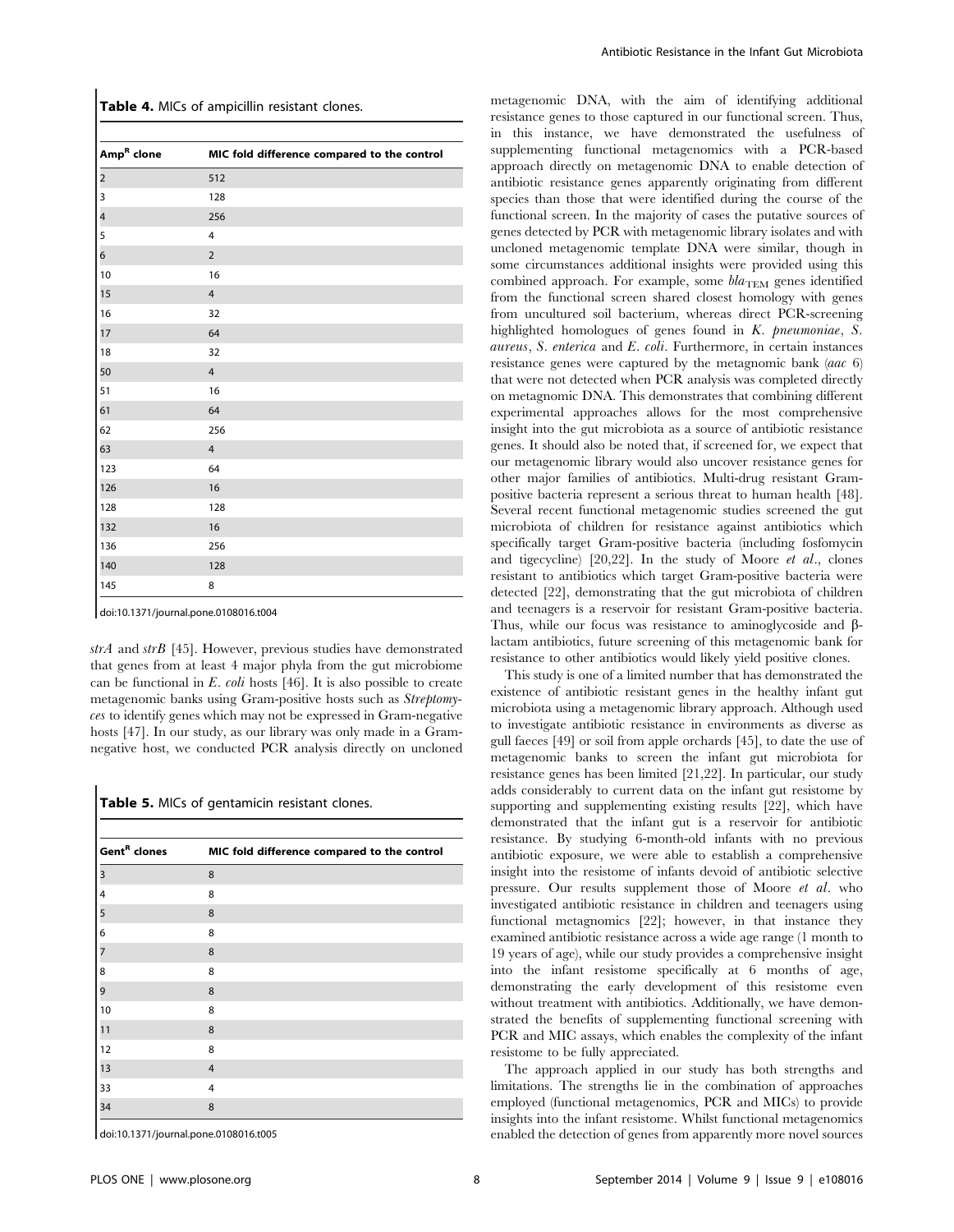(including uncultured soil bacteria), PCR analysis using uncloned metagenomic DNA as a template, detected a number of gene(s) from additional sources not captured by our functional analysis. Moreover, MIC analysis highlighted the wide range of increased resistance to aminoglycosides and  $\beta$ -lactams conferred by each of the clone inserts. The limitations are that even using a combined metagenomic approach, we were unable to detect novel aminoglycoside or  $\beta$ -lactam resistance genes. It would be useful, therefore, to construct an additional infant metagenomic library using a Gram-positive host, as well as in  $E$ .  $\text{coli}$ , to investigate whether different resistance genes could be captured and expressed. Furthermore, it would be interesting to determine expression levels of antibiotic resistance genes harboured by the infant gut microbiota. We hope to apply such approaches in future related studies.

The findings from our study are important for several reasons. Firstly, as the infant gut is populated through complex bacterial acquisitions from maternal, dietary and environmental sources, there is the potential to control the populations colonizing infants, i.e. to maximize colonization with those bacteria that may be beneficial and pose less risk of contributing to the antibiotic resistome. Additionally, in cases where antibiotic administration is required, the route of antibiotic administration should be considered carefully when different options are available. Indeed, research using a murine model has demonstrated that antibiotic administration through intravenous injection resulted in significantly less, or the delayed development of, antibiotic resistant genes in gut microbiota populations compared to oral administration [50]. Although outside the scope of the present study, it would also seem that further investigations with respect to links between maternal antibiotic exposure and subsequent antibiotic resistant populations in the infant would be beneficial. In one previous instance, tetracycline resistance  $(\text{tet}^R)$  in the gut microbiota of one mother-infant pair was studied [21]. More specifically, resistance genes from the gut microbiota of a vaginally delivered, exclusively breastfed male infant, one month after birth, were compared with those within the gut microbiota of his mother.

#### References

- 1. Sommer MOA, Dantas G, Church GM (2009) Functional characterization of the antibiotic resistance reservoir in the human microflora. Science 325: 1128– 1131.
- 2. Rolain J-M (2013) Food and human gut as reservoirs of transferable antibiotic resistance encoding genes. Frontiers in Microbiology 4: 173 doi: 110.3389/ fmicb.2013.00173.
- 3. Penders J, Stobberingh EE, Savelkoul PH, Wolffs PF (2013) The human microbiome as a reservoir of antimicrobial resistance. Frontiers in microbiology 4: doi: 10.3389/fmicb.2013.00087.
- 4. Zhang L, Kinkelaar D, Huang Y, Li Y, Li X, et al. (2011) Acquired antibiotic resistance: are we born with it? Applied and environmental microbiology 77: 7134–7141.
- 5. Koenig JE, Spor A, Scalfone N, Fricker AD, Stombaugh J, et al. (2011) Succession of microbial consortia in the developing infant gut microbiome. Proceedings of the National Academy of Sciences 108: 4578–4585.
- 6. Fouhy F, Ross RP, Fitzgerald G, Stanton C, Cotter PD (2012) Composition of the early intestinal microbiota: Knowledge, knowledge gaps and the use of highthroughput sequencing to address these gaps. Gut microbes 3: 203–220.
- 7. Marques TM, Wall R, Ross RP, Fitzgerald GF, Ryan CA, et al. (2010) Programming infant gut microbiota: influence of dietary and environmental factors. Current opinion in biotechnology 21: 149–156.
- 8. Dominguez-Bello MG, Costello EK, Contreras M, Magris M, Hidalgo G, et al. (2010) Delivery mode shapes the acquisition and structure of the initial microbiota across multiple body habitats in newborns. Proceedings of the National Academy of Sciences 107: 11971–11976.
- 9. Westerbeek EAM, van den Berg A, Lafeber HN, Knol J, Fetter WPF, et al. (2006) The intestinal bacterial colonisation in preterm infants: a review of the literature. Clinical Nutrition 25: 361–368.
- 10. Le Huërou-Luron I, Blat S, Boudry G (2010) Breast-v. formula-feeding: impacts on the digestive tract and immediate and long-term health effects. Nutr Res Rev 23: 23–36.

Among the findings was an observation of some identical resistance genes in both populations, suggesting that the transfer of antibiotic resistant populations from the mother to the infant may occur, potentially through maternal microbiota transmission during delivery, physical contact or through breastfeeding [21]. Others have also demonstrated shared antibiotic resistance gene pools between mother and infant faecal samples [4], which may be associated with resistance genes detected in breast milk. Thus, it is likely that infant gut microbiota acquired during delivery and breastfeeding can contribute to the development of the infant resistome.

In our study, the gut microbiomes of 6 month-old infants, who had not previously been treated with antibiotics, harbored diverse antibiotic resistance genes. Metagenomic fosmid bank creation allowed functional screening for resistance genes in the gut microbiota of infants and revealed genes from diverse sources including those previously linked with uncultured bacteria. Combining this sophisticated approach with PCR techniques, provided a particularly unique insight into the presence of resistance genes in the infant gut microbiota. The results not only act as a cautionary insight into the prevalence of antibiotic resistance in infants, even in cases where no antibiotic selective pressure occurred, but also demonstrate the power of combining several metagenomic approaches to provide important insights into the infant gut resistome.

#### Acknowledgments

The authors wish to thank Kiera Murphy and Cian Hill for their assistance in the collection of infant faecal samples and Marc McCarthy for assistance with the QPix2-XT robotic system.

# Author Contributions

Conceived and designed the experiments: FF PDC. Performed the experiments: FF. Analyzed the data: FF PDC. Contributed reagents/ materials/analysis tools: FF CS PDC RPR. Wrote the paper: FF LAO BVJ RPR ACR EMD GFF CS PDC.

- 11. Boehm G, Moro G (2008) Structural and functional aspects of prebiotics used in infant nutrition. Journal of Nutrition 138: 1818S–1828S.
- 12. Tanaka S, Kobayashi T, Songjinda P, Tateyama A, Tsubouchi M, et al. (2009) Influence of antibiotic exposure in the early postnatal period on the development of intestinal microbiota. FEMS Immunology & Medical Microbiology 56: 80– 87.
- 13. Fouhy F, Guinane CM, Hussey S, Wall R, Ryan CA, et al. (2012) Highthroughput sequencing reveals the incomplete, short-term, recovery of the infant gut microbiota following parenteral antibiotic treatment with ampicillin and gentamycin. Antimicrobial agents and chemotherapy 56: 5811–5820.
- 14. Qin X, Zerr DM, Weissman SJ, Englund JA, Denno DM, et al. (2009) Prevalence and Mechanisms of Broad-Spectrum {beta}-Lactam Resistance in Enterobacteriaceae: a Children's Hospital Experience. Antimicrobial agents and chemotherapy 53: 3909–3914.
- 15. Millar M, Philpott A, Wilks M, Whiley A, Warwick S, et al. (2008) Colonization and persistence of antibiotic-resistant Enterobacteriaceae strains in infants nursed in two neonatal intensive care units in East London, United Kingdom. Journal of clinical microbiology 46: 560–567.
- 16. Gueimonde M, Salminen S, Isolauri E (2006) Presence of specific antibiotic (tet) resistance genes in infant faecal microbiota. FEMS Immunology & Medical Microbiology 48: 21–25.
- 17. Kirtzalidou E, Pramateftaki P, Kotsou M, Kyriacou A (2011) Screening for lactobacilli with probiotic properties in the infant gut microbiota. Anaerobe 17: 440–443.
- 18. Roy S, Viswanathan R, Singh A, Das P, Basu S (2010) Gut colonization by multidrug-resistant and carbapenem-resistant acinetobacter baumannii in neonates. European journal of clinical microbiology & infectious diseases 29: 1495–1500.
- 19. Eckburg PB, Bik EM, Bernstein CN, Purdom E, Dethlefsen L, et al. (2005) Diversity of the human intestinal microbial flora. Science 308: 1635–1638.